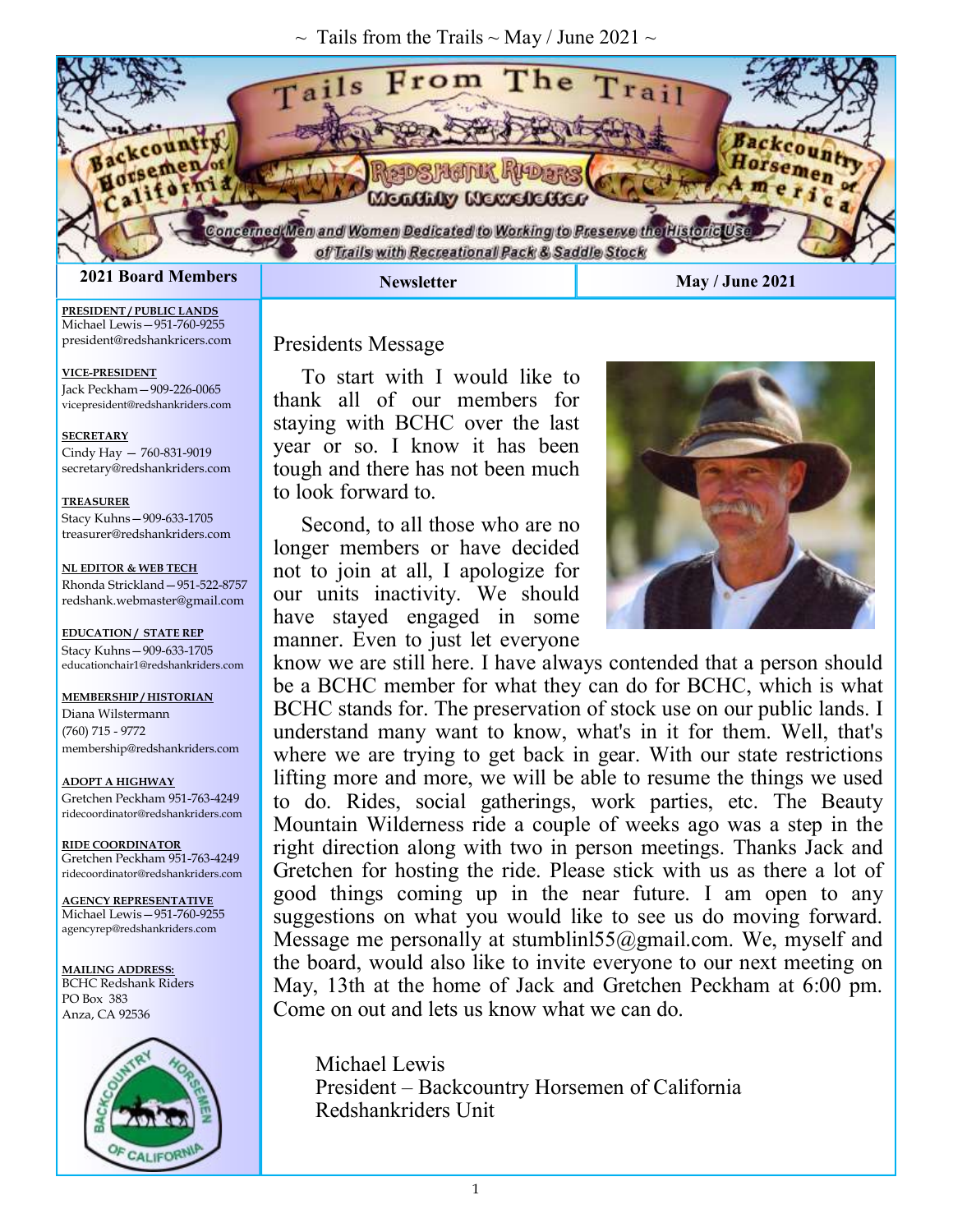### **REDSHANK RIDERS GENERAL MEETING MINUTES**  April 8, 2021 **(Draft)**  Lewis residence, Anza CA 7:07 pm – 7:55 pm

**Members Present:** Mike Lewis, Pebbles Lewis, Stacy Kuhns, Allison Renck, Mary Litch, Charlie Cheek, Nyna Cheek, Tom Firth, Bobbi Harris, Hope Adams, Linda Hogg, Carl Virden, Karen Virden, Gretchen Peckham, Jack Peckham, Doug Hay and Cindy Hay (Secretary)

Next Meeting: May 13, 2021 @ the Peckham Patio - 6

### **President opened the live meeting at 7:07 pm**.

President Mike welcomed everyone to the meeting, and welcomed Hope Adams, Linda Hogg, Carl and Karen Virden (guests).

### **REPORTS:**

### **Secretary's report**: Cindy Hay

 March minutes sent to all members in advance. No corrections made and approved unanimously. (Motion to accept as written by Stacy Kuhns, seconded by Gretchen Peckham.

### **Treasurer's Report:** Stacy Kuhns

- Beginning balance: \$7368.57
- Ending balance: \$7381.57

**Membership Report:** Diana Wilstermann unable to attend, sent report, presented by Stacy Kuhns:

- Membership total: 41
- Persons: 63
- Family: 18
- Individual: 18
- **Associates: 2**
- Patron: 0
- Benefactor: 3

**Adopt a Highway Report:** Stacy Kuhns turned over the reins to Gretchen Peckham.

### **Public Lands Report**: Mike Lewis

No news. The Tahoe area is trying to allow e-bikes on all trails. It hasn't opened up for public comment yet.

### **Education Report:** Stacy Kuhns

 Talking with Andy regarding the Kiosk at Fobes.

**Ride Coordinator**: Gretchen Peckham (absent) no report

### **Old Business**:

### A. BMW Maps:

- 1. Mike had a sample of a 11x17 map. Printed on waterproof laser paper the price is reasonable at \$68.99 for 50, \$1.38 per sheet.
- 2. Maps can be found in the file section of the RSR Fb site
- B. Committee Positions:
	- 1. Public Lands Mike asked for a volunteer to take over this committee
- C. Reminder of upcoming rides: Stay tuned for
- more information
	- 1. Beauty Mountain Kiosk Dedication Ride (the Peckham's)
	- 2. Eagle Rock (Stacy)
	- 3. Art and Diana's
	- 4. Sloan Lake
	- 5. Goldshot Mine
	- 6. Baily's Cabin
- D. Work Party's (TBA)
	- 1. Cedar Spring trail and PCT North to Fobes Saddle (possibly further) – about the first 2 miles south of Fobes
	- 2. Cahuilla Mountain trail maintenance
	- 3. Spitler Peak Trail Scouting by foot
	- 4. A good reference for the trail conditions is the
	- 5. San Jacinto Trail Report by Jon King.
- E. Packing practice later in June

### **New Business**

- A. Cahuilla Mtn. Trail Motorcycle problems
	- 1. The fence was cut, and the walk through was destroyed. Motorcycles have been on the trails. Photos were sent to Andy who has forwarded them to LEO (law enforcement officer).
	- 2. Volunteers can't go in to work on or to repair things without approval.
- B. Packing Opportunities
	- 1. Desert Divide Explosives to blow the face off of the Antsel Rock land/rock slide. This will be in Early June.
	- 2. Deer Spring Wash out re-alignment. Not a high priority.
	- 3. Mission Creek
- C. Stacy made a motion to be reimbursed \$56.56 for the large locking totes purchased for the Adopt-a -Highway gear. Tom Firth seconded it. Approved unanimously.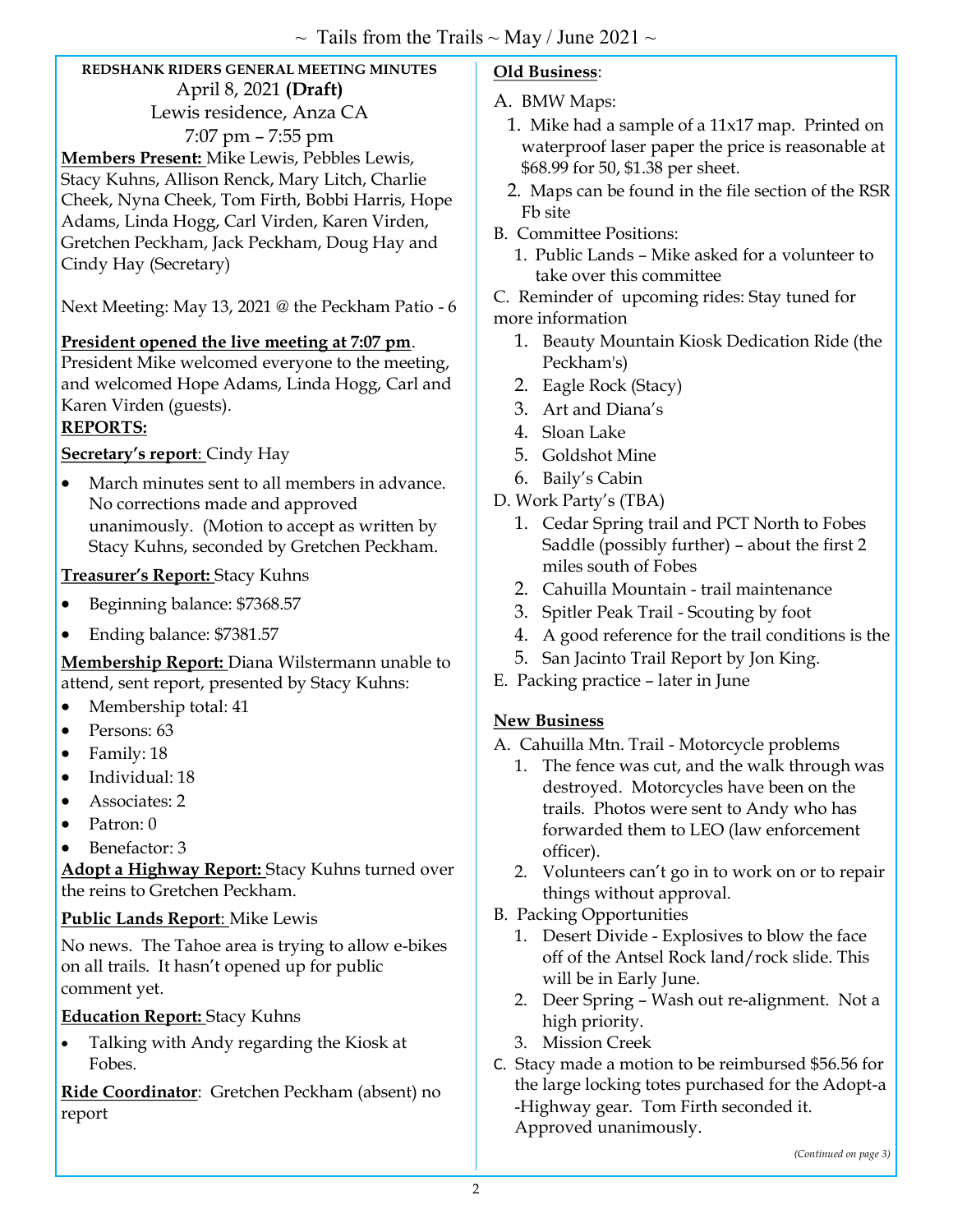$\sim$  Tails from the Trails  $\sim$  May / June 2021  $\sim$ 



*(Continued from page 2)* 

D. Next meeting: May 13. RSVP required. At the Peckham Patio. 6pm.

*Motion To Close The Meeting At 7:55pm By Jack Peckham and seconded By Hope Adams* 



This month's Redshank Riders meeting will be on Thursday May 13 at 6:00 PM. We will be having a Potluck at Jack & Gretchen's house. We are serving BBQ chicken. **Hosts:**

Jack & Gretchen 52135 Saddleback Rd. Anza, CA 92539

PLEASE RSVP to Gretchen gretchen@greytthreads.com Let her know the number of people attending & if you are bringing anything for the potluck.

**Bishop Mule Days Celebration** has a 'green light' to proceed for 2021! We have worked diligently with Public Health officials, as well as the staff and Board of the Tri-County Fair and will be coming back to Bishop May 25-30, 2021. Or as we say around the office, "2020 Vision through the Eyes of a Mule, TAKE 2!". For More Info go to MULE DAYS WEBSITE

ひ巻ひ巻ひ巻ひ巻ひ巻ひ巻ひ巻 ひ巻 ひ Rendezvous 2021 is planned for

October 29-31 in Tulare With an optimistic attitude, we are moving forward! The theme for the Rendezvous is "Preserving Our Trails for Future Generations."



You shop. Amazon gives.

### SHOP ON AMAZON >> DONATE TO BCHC An Easy, No-Cost Way to Make a Difference

You can support Backcountry Horsemen of California every time you make a purchase. Amazon shoppers can sign up at smile.amazon.com and the AmazonSmile Foundation will donate 0.5 percent of the purchase price from your eligible purchases to BCHC. There is no cost to you! Sign up and designate BCHC as your charity of choice. Then anytime you wish to make a purchase, shop at smile.amazon.com and know you're making a difference for BCHC. It's that easy!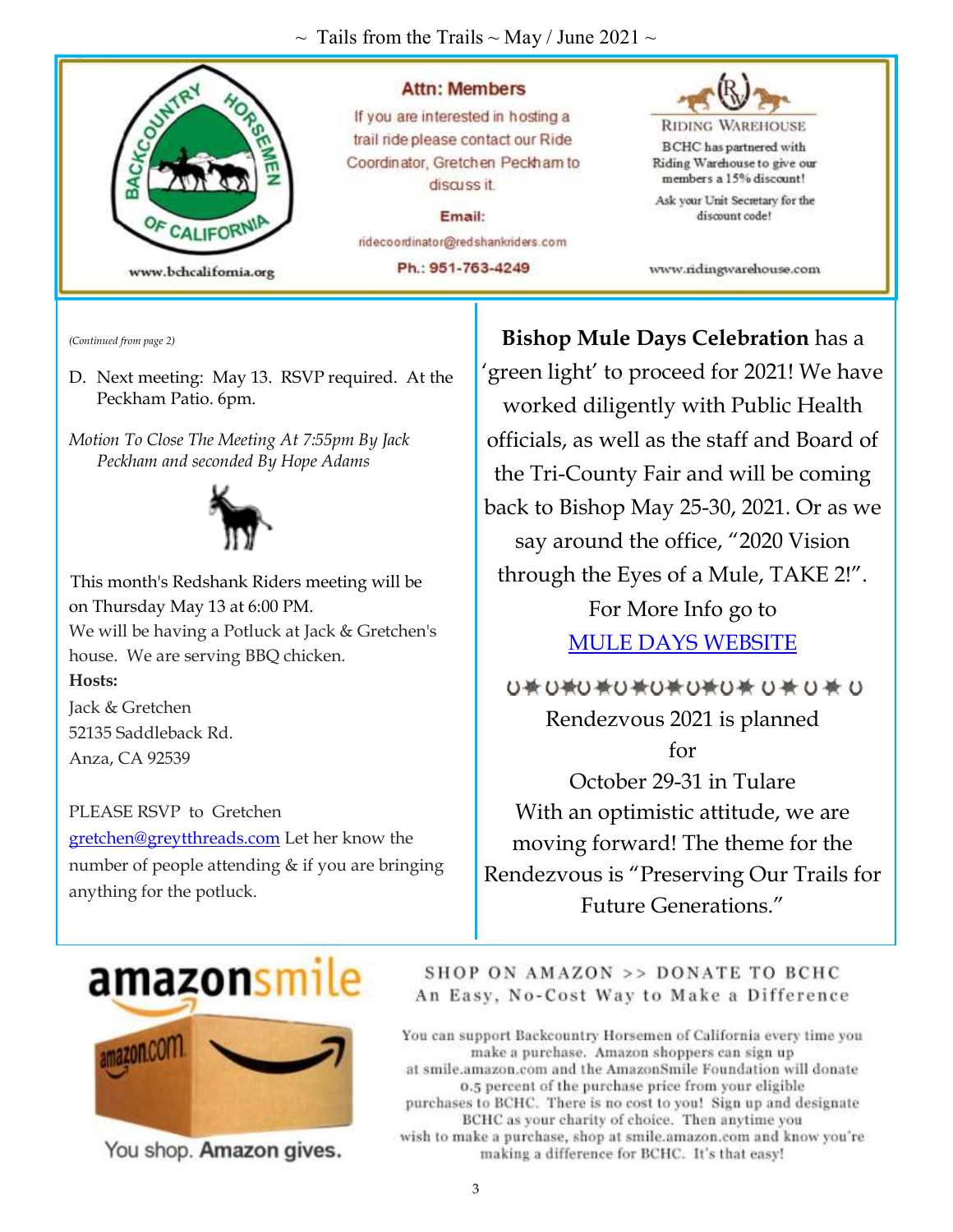# **Beauty Mountain Wilderness<br>Kiosk Dedication Ride**



We had 9 riders show up for the ride including one new member, Renee Swingler-Elliot.

The riders participating were:

Gretchen & Jack Peckham, Mary Litch,

Greg Bruce, Art & Diana Inserra,

Renee Swingler-Elliot, Pebbles & Mike Lewis.

The weather was lovely as we set out on the that wound through redshank, trail manzanita & an occasional small field of poppies. The wild flowers few & far between due to the drought though.

After several years, the Redshank Riders finally pulled off the dedication ride for the kiosk we placed at the Tule Peak Trailhead of the Beauty Mountain Wilderness (aka BMW).





The trail is steep & rocky in places although, all of the mules & horses handled it well.

Cont'd on next page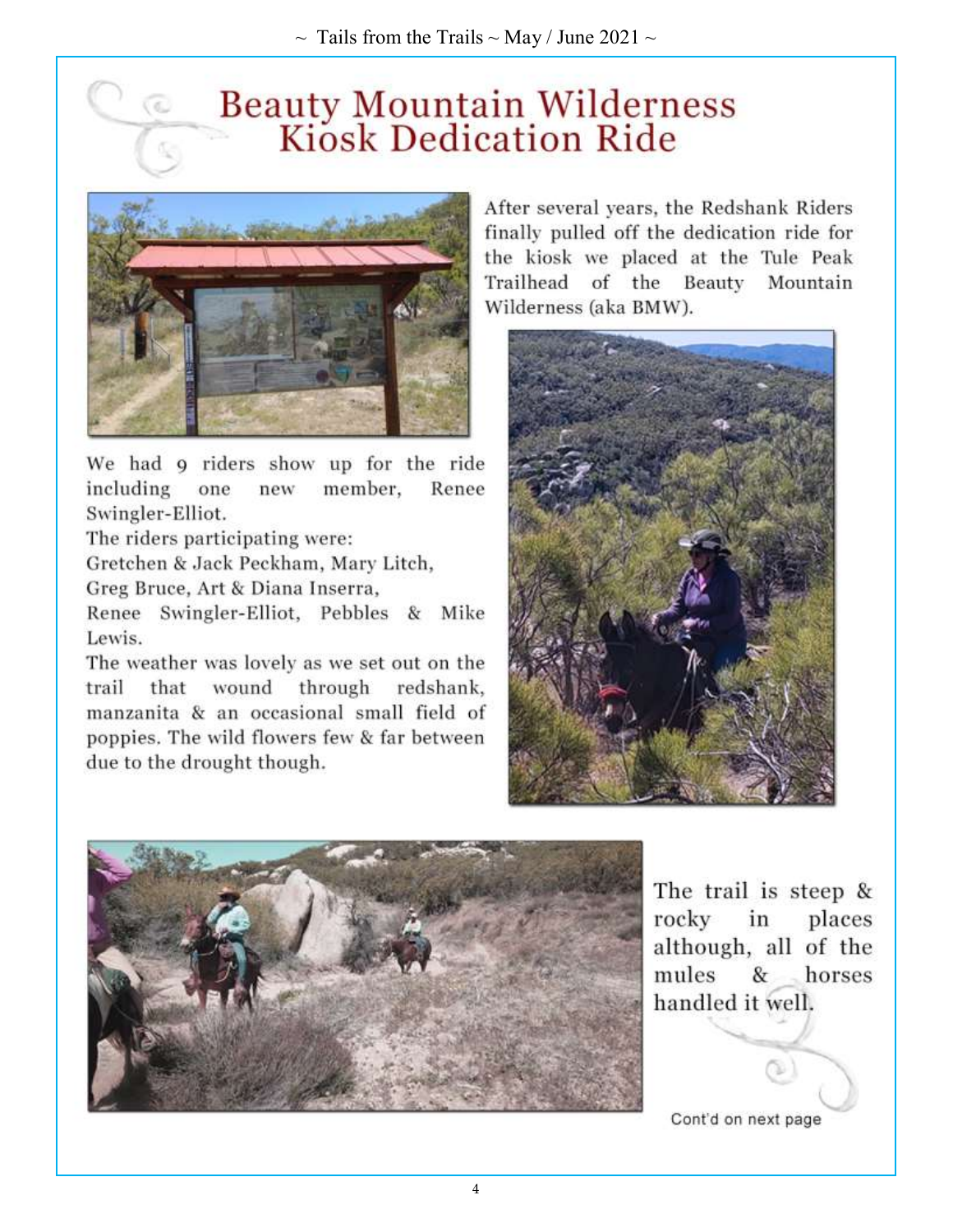Cont'd from previous page

Beauty Mountain Wilderness Kiosk Dedication Ride continued



Our destination was an old hunting camp called Tom's Camp. It's a nice place for lunch & to rest the stock, it has several areas to tie up stock.



It has a table, a fire ring & a few supplies packed away in 55 gal drums. In wetter years there is a spring & a water trough, but it was dry this year.





After our lunch break, we mounted back up & headed back toward the trailhead via a different trail. Doing the ride this way made a nice loop with scenery along the way. The whole ride was 5.6 miles & took 3 hours 45 minutes.



Cont'd on next page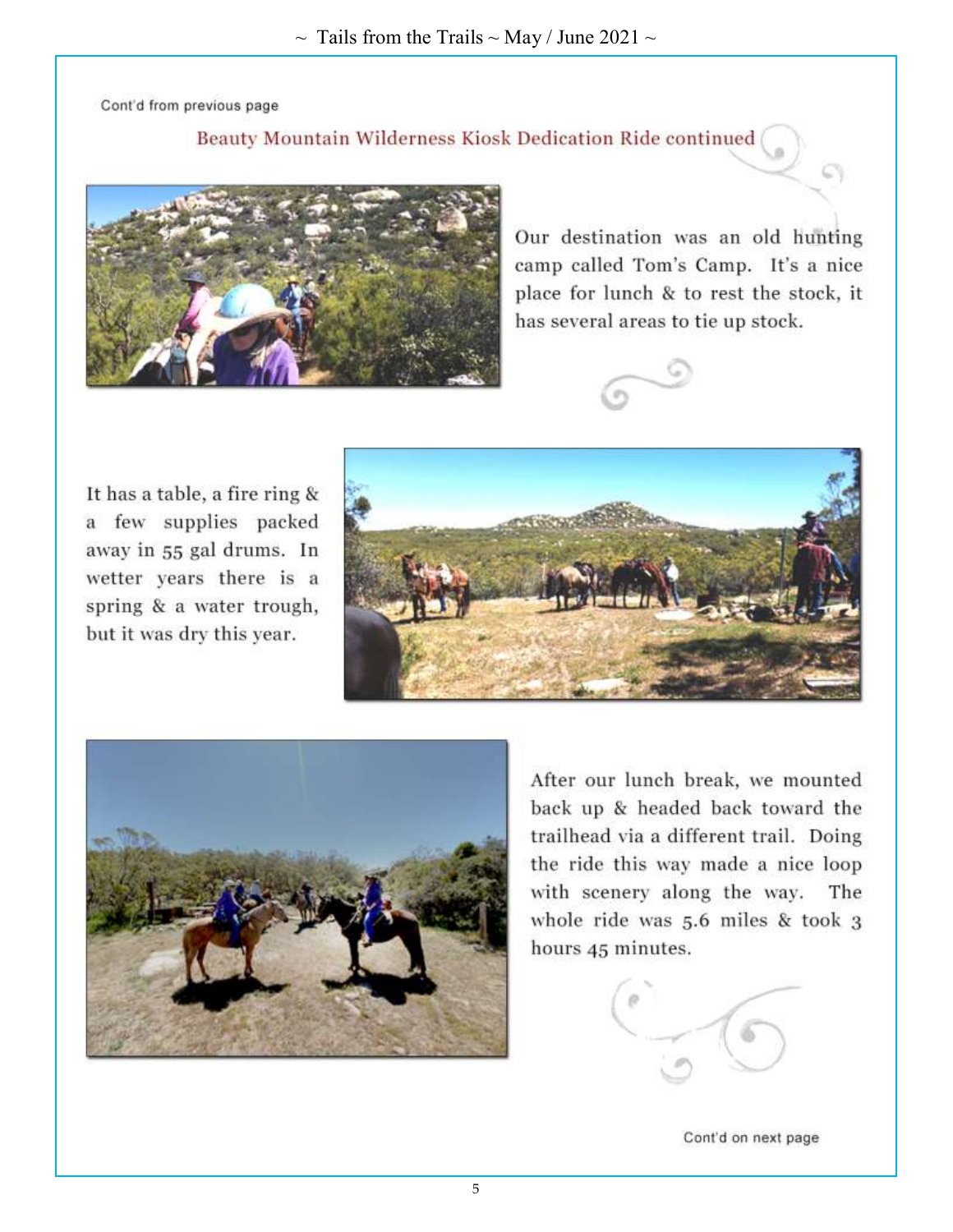Cont'd from previous page

U.

### Beauty Mountain Wilderness Kiosk Dedication Ride continued

Thank you to all the riders and participated on RSR's first ride of the year. Very special thanks to Mike Lewis for building and installing the Kiosk structure; and all the did people that the for the research information on the Kiosk.



Thanks to Anne York for printing the front & back of the board itself. It really is a very nice information board. Also thanks to Tom Firth & the Co-op for setting the poles at the staging area.







Photos and story submitted by Jack Peckham

Let's keep this trail riding going this year! If anyone has any rides they would like to do, please contact the Trail Coordinator Gretchen Peckham at gretchen@greytthreads.com

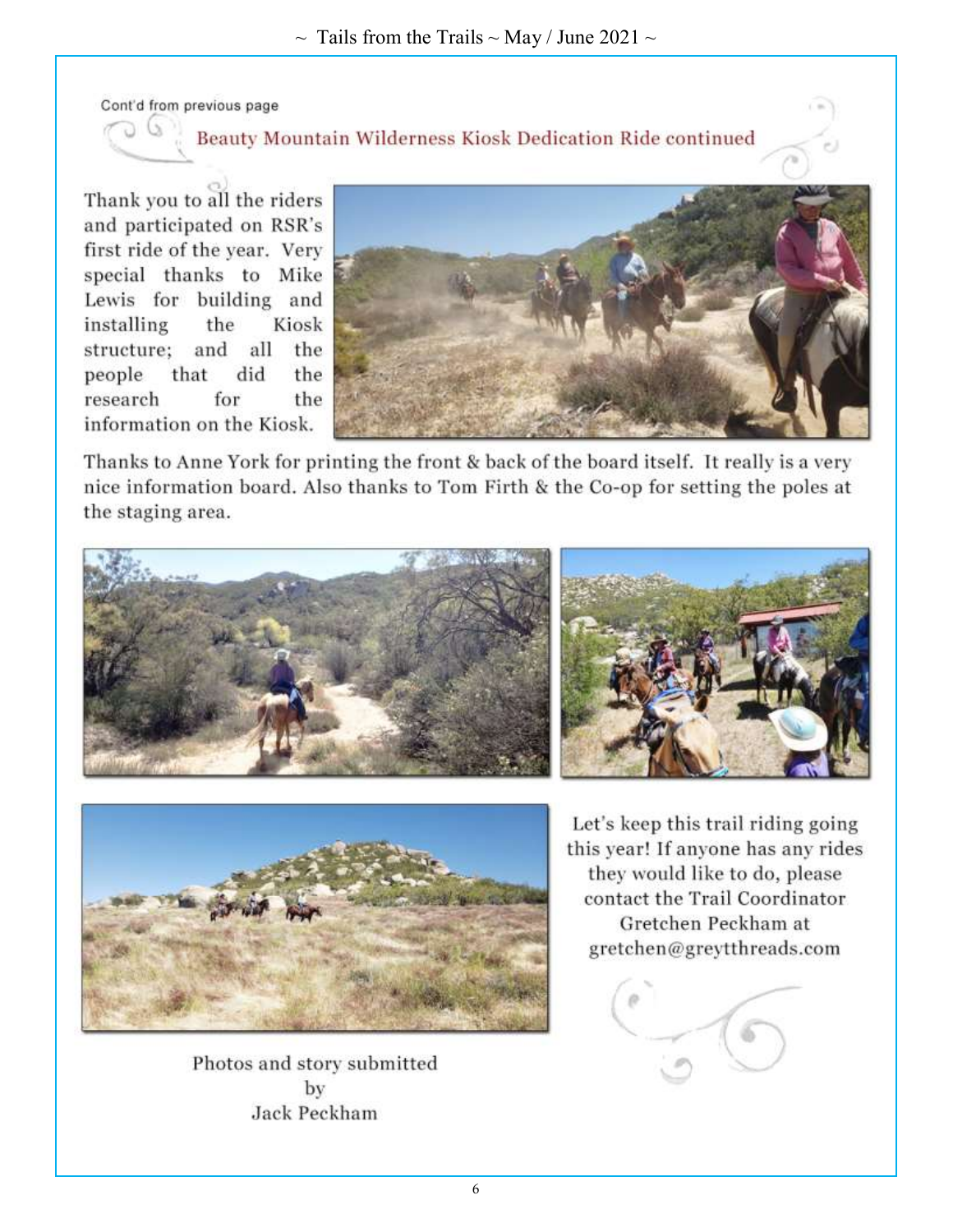# **Backcountry Horsemen of California**

BCHA – BCHC Report – Submitted by Stacy Kuhns RSR Education Chair

BCHC is a provider for Leave No Trace offering Master Courses specializing in Pack Stock. We have partnered with *"Leave No Trace"* in Colorado (*Center for Outdoor Ethics*).

Our goal is to learn how to minimize impact. We teach folks how to teach others the seven leave no trace principles. Do you know them? The seven principles are as follows:

1-Plan ahead and Prepare 2-Travel and Camp on Durable Surfaces 3-Dispose of Waste Properly 4-Leave what you find 5-Minimize campfire impact 6-Respect Wildlife 7- Be Considerate of others

This year due to Covid Thomas Firth and Stacy Kuhns attended the annual providers meeting in Colorado via Zoom. We discussed the safest way to offer Master Courses during this time. Typically, we certify 10 instructors annually; however, Covid has made this extremely difficult. We discussed how to go forward and offer courses. We have one summer course on our list for 2021.

BCHC also offers a Wilderness Riders program in California. It's a Master Course with a twist that collaborates with the following agencies: BLM, USFS and NPS in California. The volunteer program has specific items that need to be completed annually while involved with this volunteer program.

Please reach out for more information BCH California Education Chairmen

Cya on the Trails!

Thomas Firth lecil hadley@hotmail.com

Stacy Kuhns stacykuhns@aol.com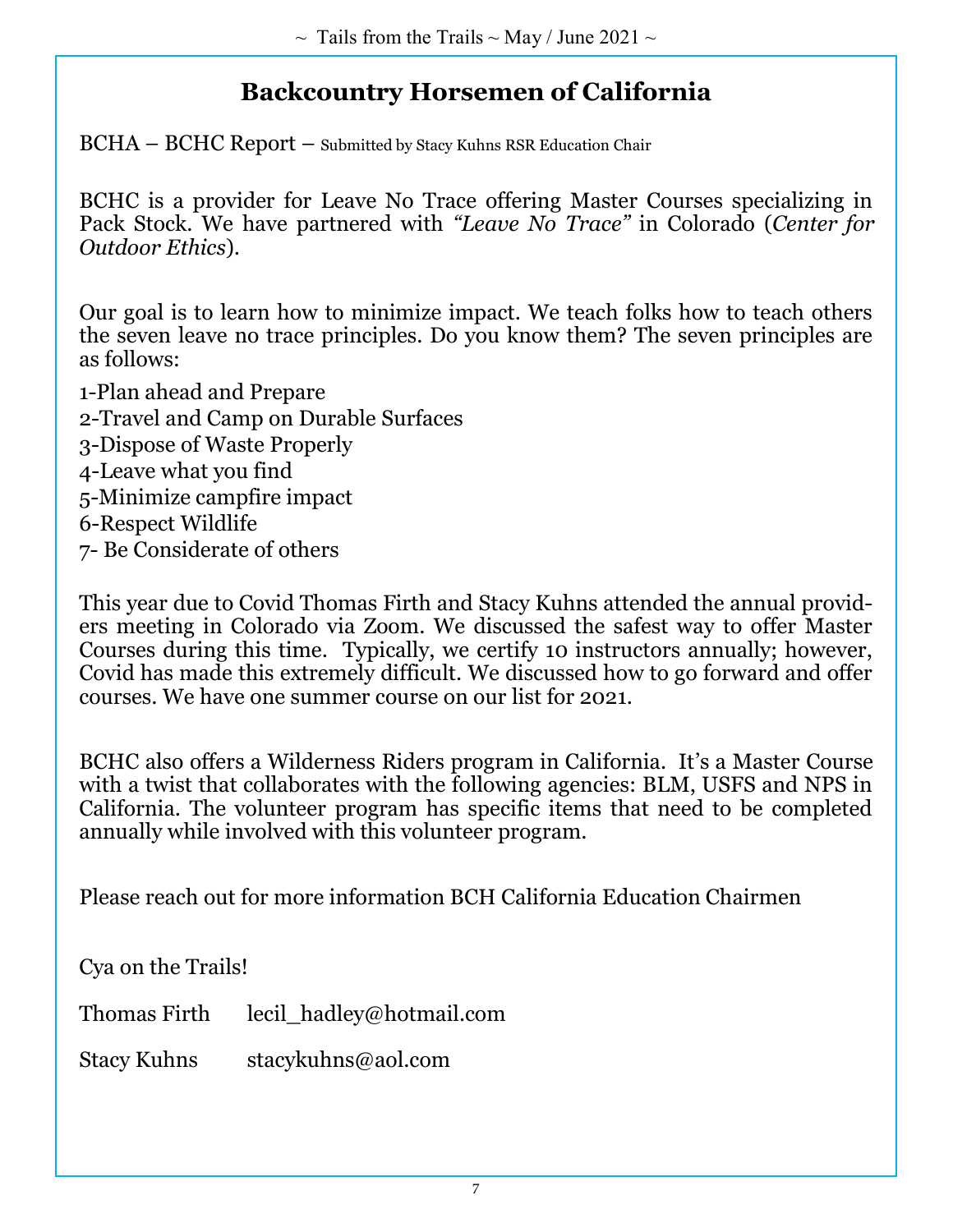### **When was the San Bernardino Forest Reserve established?**

Submitted by Mike Lewis - Copied from the USDA FS website

The San Bernardino Forest Reserve was established on February 25, 1893 by President Benjamin Harrison. The San Jacinto Forest Reserve was established on February 22, 1897.

### **When did the San Bernardino Forest Preserve become the San Bernardino National Forest?**

On March 4, 1907, all Forest Reserves were renamed National Forests. For the San Bernardino, this was short lived. By order of President Theodore Roosevelt, the San Gabriel and San Bernardino National Forests were combined, and named the Angeles National Forest on July 1, 1908.

The newly established San Jacinto National Forest became part of the Cleveland National Forest on July 1, 1908 ending its short stint as a separate National Forest. President Calvin Coolidge reestablished the San Bernardino National Forest on September 30, 1925, combining National Forest lands in San Bernardino County from the Angeles National Forest with the San Jacinto Mountains from the Cleveland National Forest.

The current San Bernardino National Forest encompasses the San Bernardino Mountains, San Jacinto mountains and San Gabriel Mountains (within San Bernardino County).

### **How did the San Bernardino National Forest get its name?**

This forest is named for the San Bernardino Mountains, which are a range at the eastern end of the Sierra Madre chain. The name is Spanish in origin. The traditional founding and naming of San Bernardino is that on May 20, 1810—the feast day of Saint Bernardino of Siena—a party of missionaries, soldiers and Indians led by Padre Dumetz, the last surviving member of Junipero Sierra's band of Franciscans, entered a valley called "Gauchama" by the Indians. Dumetz named it in Sierra's honor. The missionaries built a chapel, which evolved into a town that ultimately became the city of San Bernardino.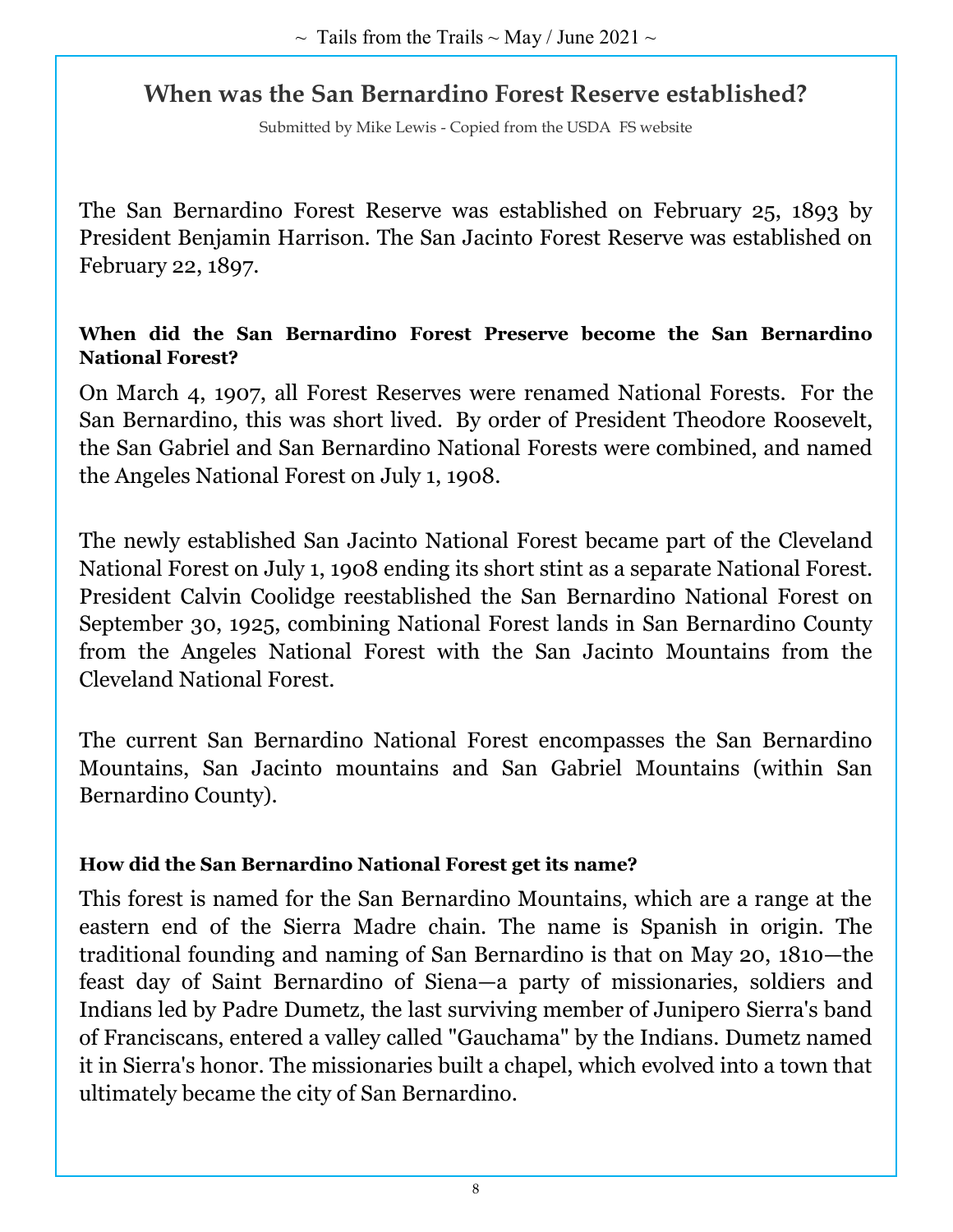# **Rattlesnake Season Is Here**

Most bites typically occur between April and October and only when a rattlesnake is handled or accidentally brushed against by someone walking or climbing. These bites on occasion have caused severe injury and can result in death, officials warn.

Here's how to reduce the likelihood of an encounter with a rattlesnake in California, according to CDFW:

**Be alert:** Rattlesnakes are sensitive to temperature and will move around accordingly. After a cool night, they will attempt to raise their body temperature by basking in the sun midmorning. To prevent overheating during hot days of spring and summer, they will become more mobile at dawn, dusk or the evening.

**Wear sturdy boots and loose-fitting long pants:** Wildlife officials warned Californians to never go barefoot or wear sandals when walking through brushy, wild areas. Surprised rattlesnakes may not sound their rattle before striking defensively, officials said..

**When hiking, stick to populated and used trails:** Avoid tall grass, weeds and heavy vegetation where snakes could remain hidden during the day, officials said.

**Do not step or put your hands where you can't see:** Step on logs and rocks, never over them, and be especially careful when climbing rocks or gathering firewood. Check out stumps or logs before sitting down, and always shake out sleeping bags before use, officials said.

**Never grab sticks or branches while swimming in lakes and rivers:** As terrifying as it sounds, rattlesnakes can swim.

**Be careful when stepping over doorsteps:** Snakes like to crawl along the edge of buildings where they are protected on one side, wildlife officials warn.

**Don't hike alone:** Always have someone with you who can help you in an emergency.

**Do not handle a freshly killed snake:** It can still inject venom.

### **What to do if you've been bitten, according to CDFW:**

Stay calm but act quickly.

Remove watches, rings, etc., which could constrict swelling.

Transport yourself or the victim to the nearest medical facility.

For more first aid information, please call the California Poison Control System at (800) 222- 1222. If bitten call 911.

### **What not to do after being bitten:**

Don't apply a tourniquet.

Don't pack the bite area in ice.

Don't cut the wound with a knife or razor.

Don't use your mouth to suck out the venom.

Don't drink alcohol.

*More information on rattlesnakes from state wildlife officials can be found here.*

Story shared from THE PATCH Temecula story by Kat Schuster, Patch S��